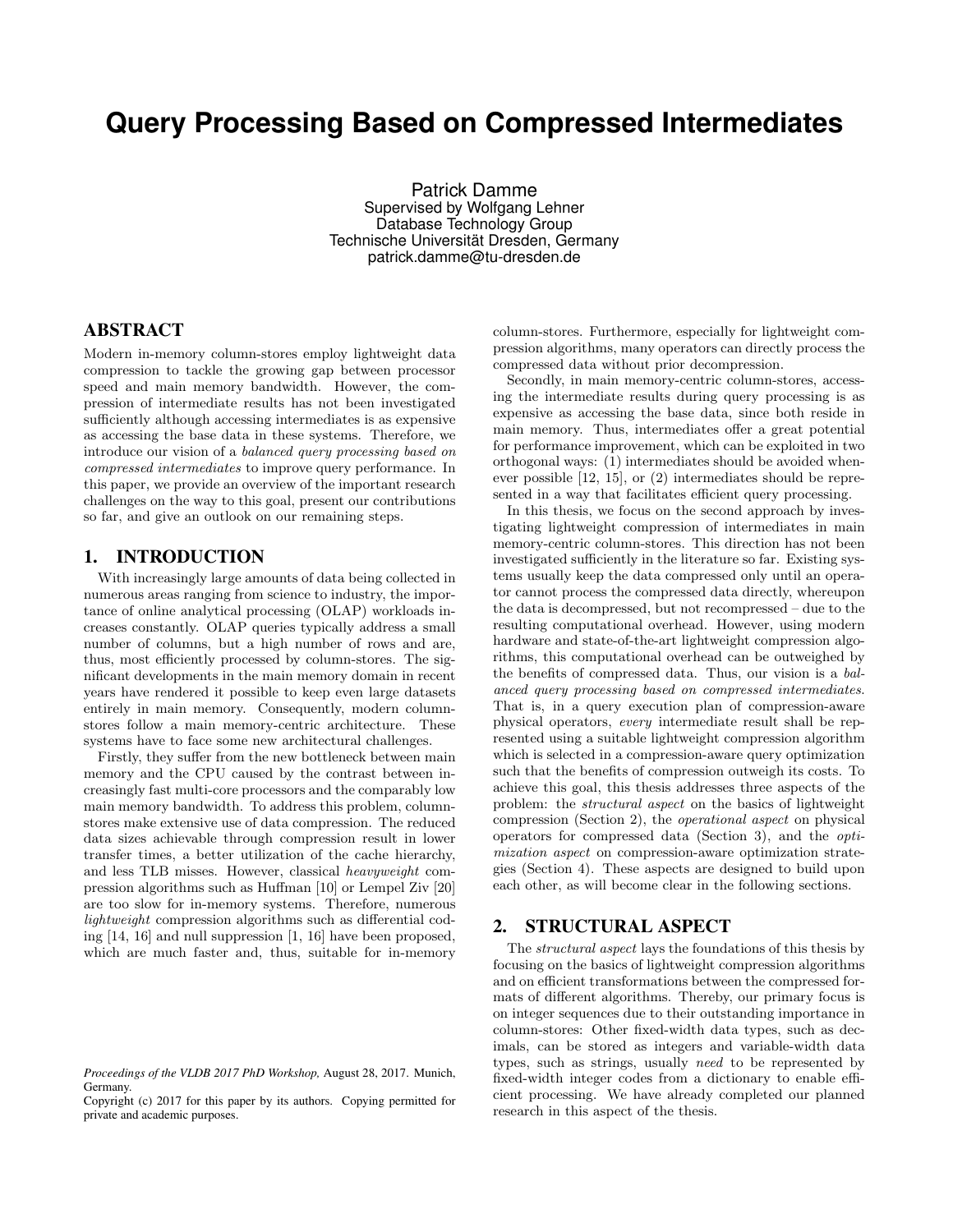### 2.1 Lightweight Data Compression

In the field of lossless lightweight data compression, we distinguish between techniques, i.e., the abstract ideas of how compression works conceptually, and *algorithms*, i.e., concrete instanciations of one or more techniques. So far, we consider five lightweight compression techniques for sequences of integers: frame-of-reference (FOR) [8, 21], differential coding (DELTA) [14, 16], dictionary coding (DICT) [1, 21], run-length encoding (RLE) [1, 16], and null suppression (NS) [1, 16]. FOR and DELTA represent each data element as the difference to either a certain given reference value (FOR) or to its predecessor (DELTA). DICT replaces each value by its unique key in a dictionary. The objective of these three well-known techniques is to represent the original data as a sequence of small integers, which is then suited for the actual compression using the NS technique. NS is the most studied lightweight compression technique. Its basic idea is the omission of leading zero bits in small integers. Finally, RLE tackles uninterrupted sequences of occurrences of the same value, so called runs. Each run is represented by its value and length. Obviously, these techniques exploit different data characteristics, such as the value range, the number of distinct values, and repeated values.

In the literature, numerous algorithms have been proposed for these techniques, e.g., [1, 8, 14, 16, 17, 19, 21], to name just a few examples. For our purposes of applying decompression and recompression during query execution, we depend on highly efficient implementations of these existing algorithms. One way to achieve these is to use single instruction multiple data (SIMD) extensions of modern processors, such as Intel's SSE and AVX, which allow the application of one operation to multiple data elements at once. In fact, the employment of SIMD instructions has been the major driver of the research in this field in recent years [14, 17, 19]. We have contributed to the corpus of proposed efficient implementations, e.g., through our vectorized algorithm for RLE [5], which is based on vectorized comparisons.

As lightweight compression algorithms are always tailored to certain data characteristics, their behavior in terms of performance and compression rate depends strongly on the data. Selecting the best algorithm for a given base column or intermediate requires a thorough understanding of the algorithms' behaviors subject to the data properties. Unfortunately, a sufficient comparative analysis had been missing in the literature. Thus, we conducted an experimental survey of several vectorized state-of-the-art compression algorithms from all five techniques as well as combinations thereof on numerous datasets, whereby we systematically varied the data characteristics [4, 5]. Figure 1a-c provide a sample of our results (the code was compiled using  $g++ -03$ and the evaluation system was equipped with an Intel Core i7-4710MQ and 16 GB RAM). Our comparative analysis revealed several new insights. For instance, we could show how different data distributions affect the algorithms. We found that especially outliers in the distributions lead to a significant degradation in the performance and/or compression rate of certain algorithms. Furthermore, for fixed data characteristics, the best algorithm regarding performance is not necessarily the best regarding compression rate. Finally, we could show that combinations of different techniques can heavily improve the compression rate and even the (de)compression speed depending on the data. Summing up our findings, we can state that there is no single-best



Figure 1: Behavior of three compression algorithms (a-c) and a SUM operator on the respective compressed formats (d) for three datasets with different characteristics, each having 100M data elements.

compression algorithm, but the choice depends on the data properties and is non-trivial. Our extensive experimental survey was made feasible by our benchmark framework for compression algorithms [6], which facilitates an efficient and organized evaluation process.

#### 2.2 Direct Data Transformation

Assuming that the optimal compression algorithm was selected for a column, this algorithm might become suboptimal if the data properties change after the decision. The properties of the base data might change over time through DML operations. While this case might be handled offline, the problem is more urgent for intermediates, whose properties can change dramatically through the application of an operator. For instance, a column containing outliers might be stored in a format that can tolerate these, perhaps at the price of a slow decompression. A selection operator might remove the outliers, making a faster non-outlier-tolerant algorithm a better choice than the original one. This motivates the need for a transformation of the compressed representation of the data in some source format to the compressed representation in some destination format.

A na¨ıve approach would take two steps: (1) Apply the decompression algorithm of the source format to the data, thereby materialize the entire uncompressed data in main memory. (2) Apply the compression algorithm of the destination format to that uncompressed data. The advantage of this approach is that it builds only upon existing (de)compression algorithms. However, since it materializes the uncompressed data in main memory, it is prohibitively expensive from our point of view, since we need to transform intermediates during query execution.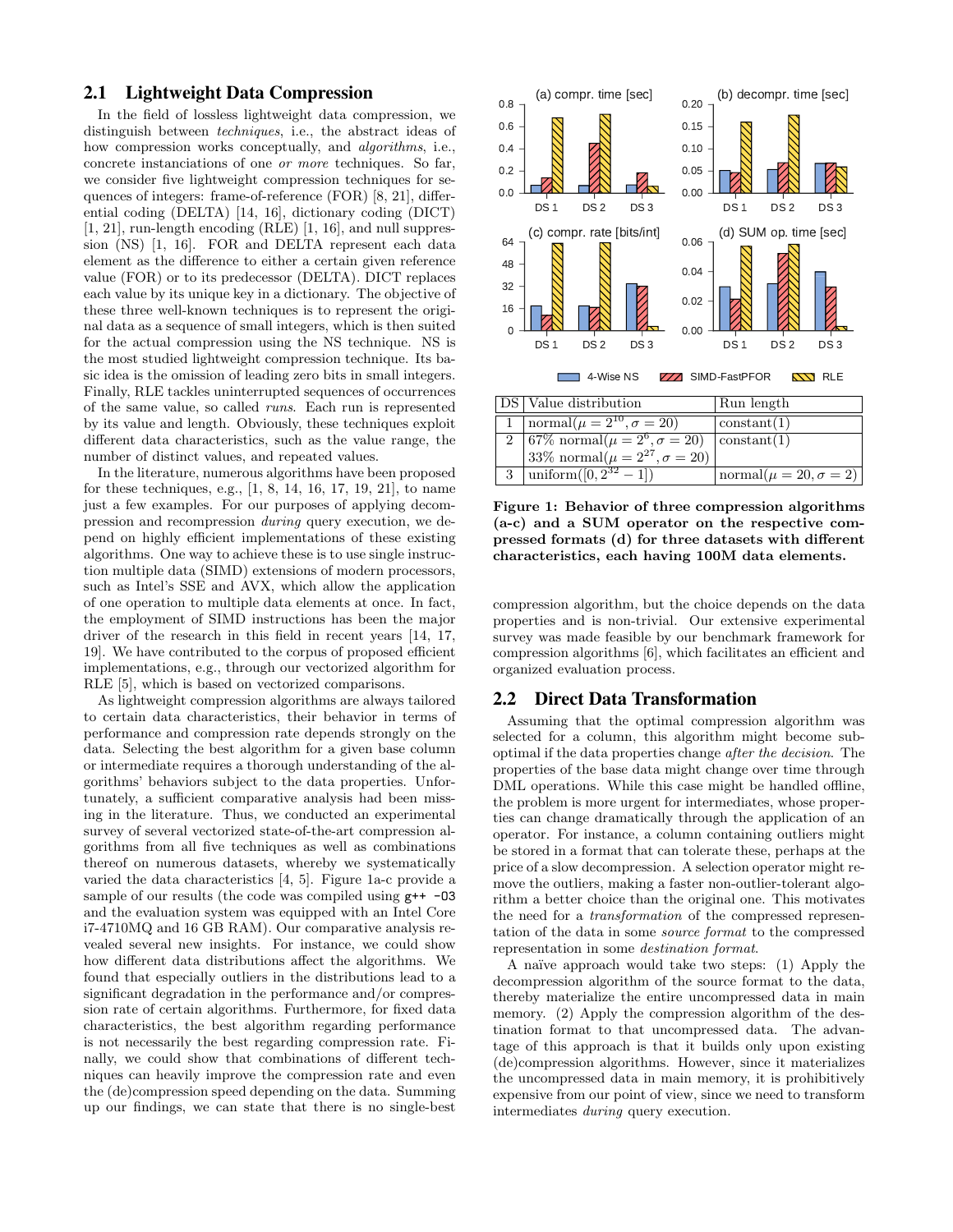To address this issue, we introduced direct transformation algorithms in [7]. This novel class of algorithms is capable of accomplishing the transformation in one step, i.e., without the materialization of the uncompressed data. To provide an example, we proposed a direct transformation from RLE to 4-Wise NS. In 4-Wise NS [17], the compressed data is a sequence of compressed blocks of four data elements each. The direct transformation algorithm RLE-2-4WiseNS roughly works as follows: For each pair of run value and run length in the RLE-compressed input, it creates one block of four copies of the run value, compresses it once, and stores it out multiple times until it reaches the run length. That way, it saves the intermediate store and load as well as the repeated block compression performed by the naïve approach. Our experiments showed that this and other direct transformations yield significant speed ups over the naïve approach, if the data characteristics are suitable.

#### 3. OPERATIONAL ASPECT

In our currently ongoing work in the operational aspect, we investigate how to integrate lightweight data compression into the query execution. Thereby, we assume that a multitude of compression algorithms is available to the system. We addressed the challenge of easily fulfilling this prerequisite in [9].

#### 3.1 Processing Model for Compressed Data

Our vision of a query processing based on compressed intermediates can best be investigated using a processing model that actually materializes all intermediates. Furthermore, since we focus on column-stores and since lightweight compression algorithms are designed for sequences of values, all intermediates should use a columnar representation. Hence, we chose column-at-a-time as the processing model.

One example of a system that uses this processing model is MonetDB [11], which internally expresses queries in the Monet Algebraic Language (MAL) [2]. The central data structure of MAL is the binary association table (BAT), which is used to represent both, base data and intermediates. Conceptually, a BAT consists of a head containing record ids and a tail containing the actual data. However, since the head always contains a dense sequence of integers, it can be omitted. Thus, a BAT is essentially just an array of data elements, making it a perfect target for lightweight compression. MAL formally defines a set of operators that consume and produce BATs, such as selection, join, and projection. We decided to use MAL as the foundation of our work, but intend to adapt MAL operators to multiple compressed formats, which we discus in the next section.

#### 3.2 Physical Operators for Compressed Data

When adapting MAL operators to compressed data, different degrees of integration are possible. Figure 2 presents the cases we plan to investigate. In general, an operator might consume  $i$  inputs and produce  $o$  outputs, each of which might be represented in its individual compressed format. Figure 2a shows the baseline case of processing only uncompressed data. In the following, we assume we want to support *n* compressed formats for *one* operator.

A first approach to support compressed intermediates is shown in Figure 2b. The original operator for uncompressed data is surrounded by a wrapper, which temporarily decompresses the inputs and recompresses the outputs. This



Figure 2: Integration of compression and operators. A to C are compressed formats; U is uncompressed.

approach is called transient decompression and was proposed in [3], but to the best of our knowledge, it has never been investigated in practice. For efficiency, the decompression(recompression) should not work on the entire inputs(outputs), but on small chunks fitting into the L1 cache. Changing the compressed format of the intermediates is possible by configuring the wrapper's input and output formats accordingly. The advantage of this approach is its simplicity: It reuses the existing operator and relies only on  $n$  already existing (de)compression algorithms. However, it does not exploit the benefits of working directly on compressed data.

The second approach is to adapt the operator such that it can work directly on compressed data (Figure 2c). Existing works such as [1, 13, 18] have already proposed certain operators on certain compressed formats. We plan to contribute to this line of research by covering the formats of recent vectorized compression algorithms. We have already investigated a SUM operator on compressed data and Figure 1d illustrates how significantly its performance depends on the data properties. We assume a common format for all inputs and outputs of the operator; for arbitrary combinations of formats, the operator is again wrapped. However, in this case the wrapper utilizes the direct transformation algorithms we developed in the structural aspect. Note that transformations are required only for those inputs(outputs) that are not represented in the operator's native format. The idea of bringing compressed inputs into a common format has already been proposed in [13], but only for joins on dictionary encoded data – and without *direct* transformations. We expect this approach to yield considerable speed ups compared to the first approach, since (i) the compressed data inside the wrapper is smaller, and (ii) the operator works directly on the compressed representation, such that it might, e.g., process more data elements in parallel using SIMD instructions. This approach requires  $n$  variants of the operator and  $n^2 - n$  transformations, whereby the latter can be reused for all other operators. Nevertheless, the existence of a wrapper still causes a certain overhead.

The final approach tries to maximize the efficiency by tailoring the operator to a specific combination of formats (Figure 2d), making a wrapper unnecessary. Unfortunately, this approach implies the highest integration effort, requiring  $n^{i+o}$  operator variants. Thus, we intend to evaluate the potential of this approach first by considering a few promising combinations. If the results show significant improvements over the second approach, we could address the high integration effort, e.g., using code generation techniques.

The investigation of the above approaches is our current work-in-progress. Our ultimate goal is to integrate them into an existing column-store, most likely into MonetDB.